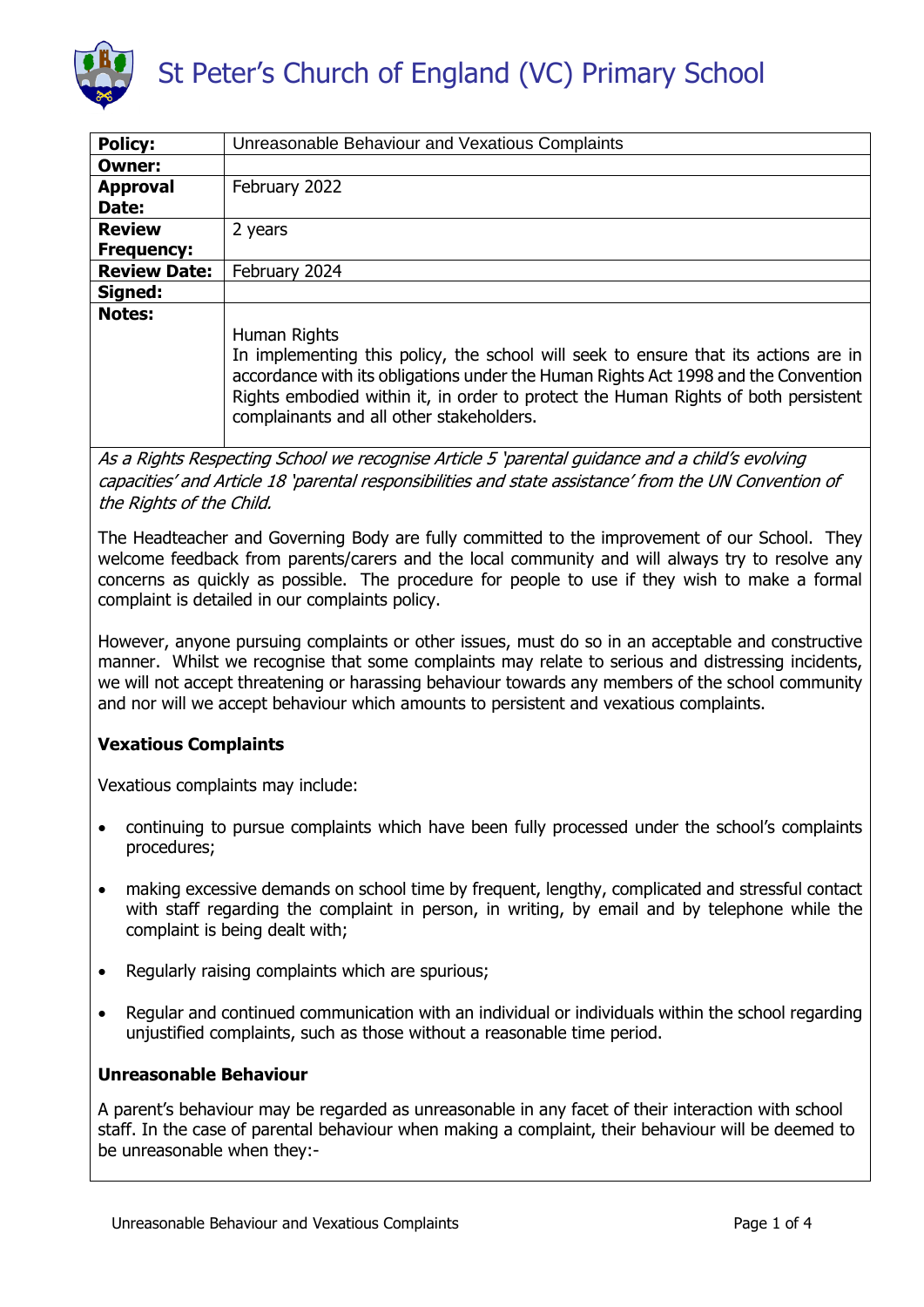

- refuse to articulate their complaint or specify the grounds of a complaint or the outcomes sought by raising the complaint, despite offers of assistance;
- refuse to co-operate with the complaints investigation process while still wishing their complaint to be resolved;
- refuse to accept that certain issues are not within the scope of a complaints procedure;
- insist on the complaint being dealt with in ways which are incompatible with the adopted complaints procedure or with best practice;
- introduce trivial or irrelevant information which the complainant expects to be taken into account and commented on, or raises large numbers of detailed but unimportant questions, and insists they are fully answered, often immediately and to their own timescales;
- make unjustified complaints about staff who are trying to deal with the issues, and seeks to have them replaced;
- change the basis of the complaint as the investigation proceeds;
- refuse to accept the findings of the investigation into that complaint where the school's complaint procedure has been fully and properly implemented and completed including referral to the Department for Education;
- seek an unrealistic outcome;

At any time, a parent's behaviour will be deemed to be unreasonable if it:

- is malicious, aggressive, personally harassing, or likely to cause personal distress;
- includes the use of abusive, offensive or discriminatory language;
- includes the use of falsified information;
- appears to be deliberately targeted at one or more members of school staff or others, without good cause;
- is focussed on causing distress to a targeted individual or individuals rather than to bring about a resolution;
- is pursued in such a way as to cause undue distress to school staff or others;
- includes the use of any media to disseminate unacceptable views or information;
- is such that it has an adverse effect on the school community.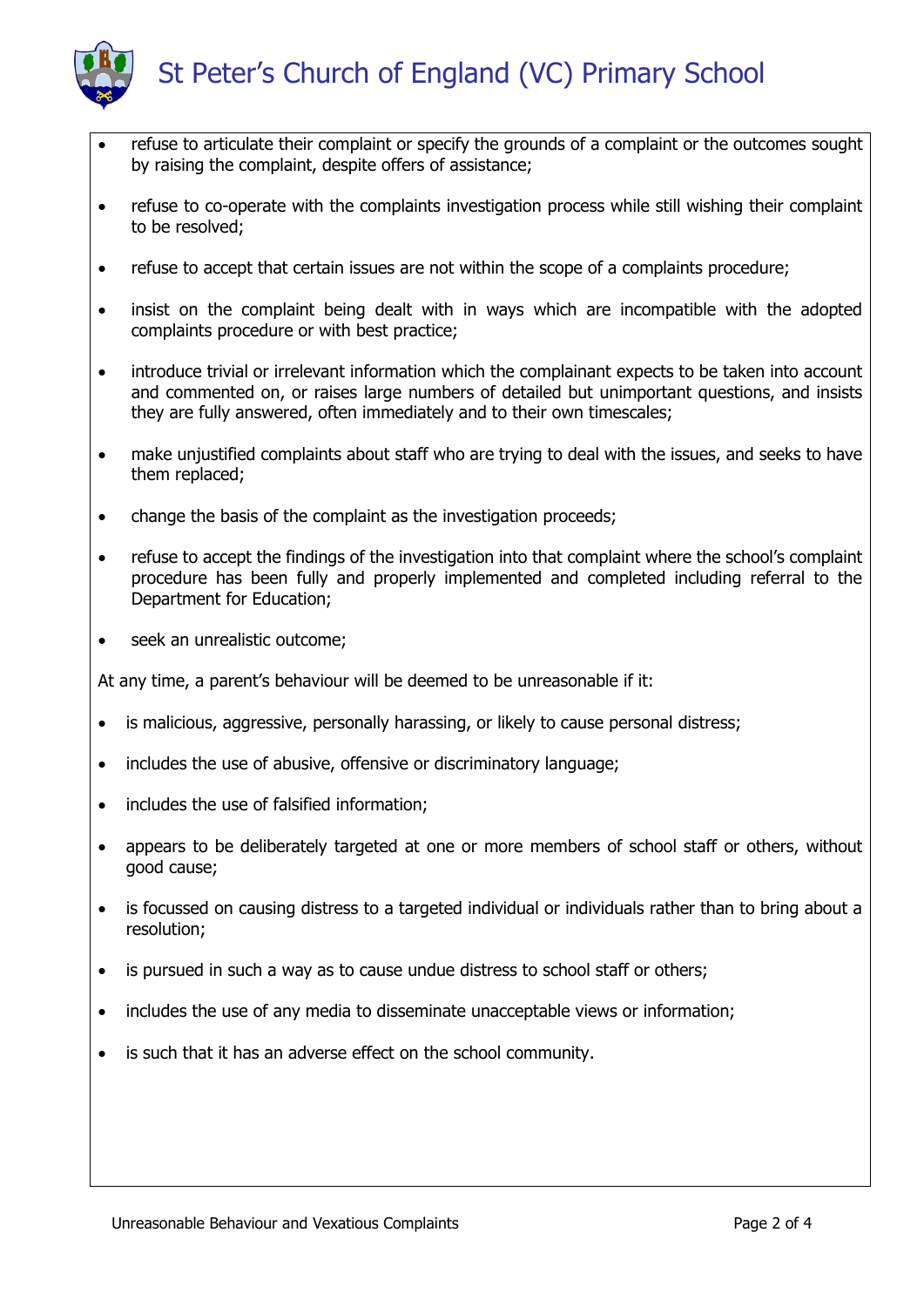## **Expected Reasonable Behaviour**

The school expects anyone who wishes to raise concerns with the school to:

- follow the school's complaints procedure;
- treat all members of the school community with courtesy and respect, both in their actions and in written and spoken words;
- respect the needs of pupils and staff within the school;
- avoid the use of violence, or threats of violence, towards people or property;
- recognise the time constraints under which members of staff in schools work and allow the school a reasonable time to respond to a complaint;
- to engage/meet with the school in a reasonable manner in order to resolve the complaint in a satisfactory way for all and in a timely fashion.
- Limit the number of communications with the school whilst a complaint is being progressed.

Schools' Responses to Unreasonable Behaviour and/or Vexatious Complaints In cases of unreasonable behaviour and/or vexatious complaints, the school may take some or all of the following steps:

- inform the complainant informally that his/her behaviour is now considered by the school to be unreasonable or unacceptable, and request a changed approach;
- inform the complainant in writing that the school considers his/her behaviour to fall under the terms of the Unreasonable Behaviour And Vexatious Complaints Policy;
- require any meetings with a member of staff to be conducted with a second person present. In the interests of all parties, notes of these meetings may be taken;
- specify methods by which the parent will be required to communicate with the school;
- specify individuals within the school through which all communication must be conducted;
- inform the complainant that, except in emergencies, the school will respond only to written communication and that these may be required to be channelled through a third party chosen by the school, for example the Local Authority or County Solicitor;
- inform the complainant that, with the exception of urgent communication regarding their child in school, the school will respond to their correspondence on a 6 weekly basis only;
- prosecute under Anti-Harassment legislation.

Legitimate new complaints will always be considered in an appropriate time frame, even if the person making them is (or has been) subject to actions under this policy document. The school nevertheless reserves the right not to respond to communications from individuals whose conduct falls within the scope of this policy.